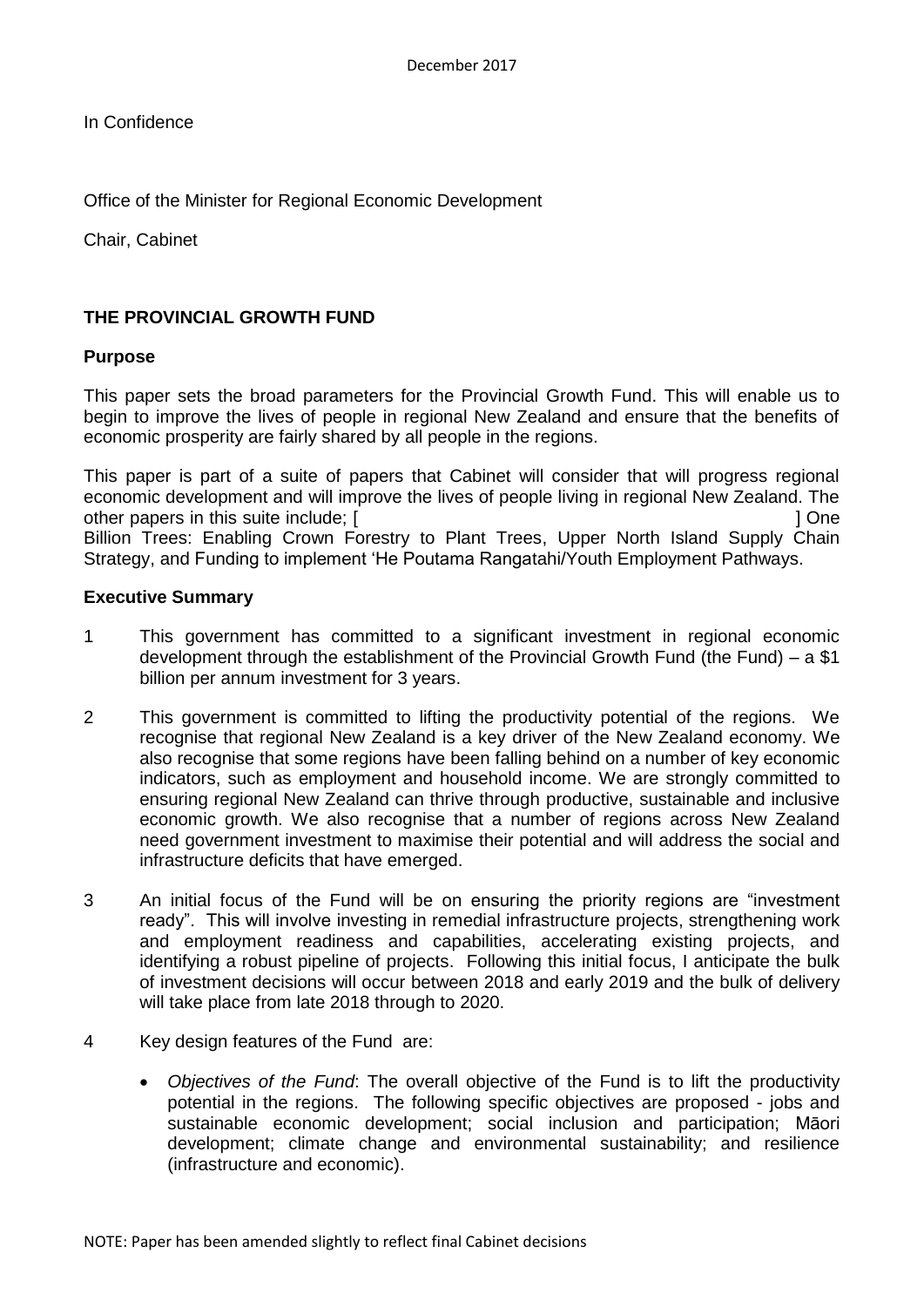- *Eligibility of regions*: This Fund is aimed at investing in regional New Zealand to ensure that all regions have the potential to attract investment, raise incomes and increase employment opportunities. Particular priority will be given to 'surge' effort in the following regions in the first instance: Tairāwhiti/East Coast, Hawke's Bay, Tai Tokerau/Northland, the Bay of Plenty, the West Coast, and Manawatū-Whanganui.
- *Structure of the Fund*: There will be three components, or tiers, to the Fund Regional Projects and Capability, Sector Investments, and Enabling Infrastructure Projects. The Fund will be a combination of "bottom up" initiatives prioritised by the regions, proposals brought forward within sectors, and "top down" initiatives prioritised by the Government to address social and infrastructure deficits at a regional level.
- *Criteria for eligibility*: A number of criteria are proposed that will be applied in determining whether projects are more likely to qualify for funding to ensure they provide additional activity to the region and support the generation of jobs.
- *Governance of the Fund*: The Fund will be overseen by a group of Regional Economic Development Ministers. An Independent Advisory Panel will be set up to support evaluation of larger applications, ensure sound decision making and provide commercial expertise particularly for the higher value projects.
- 5 The Fund will take a three tiered approach to the size, scale and nature of projects supported. The structure recognises that opportunities within regions come in a wide variety of shapes and sizes.
- 6 Each of the tiers will work differently and have slightly different objectives and expectations for accessing funds, and governance arrangements.
- 7 The first tier, Regional Projects and Capability, will invest in a range of smaller economic development projects, feasibility studies and capability building. This tier aims to build on the strengths of the existing Regional Growth Programme. The upper limit of Fund investment for projects in this tier is \$10 million. Sign-off up to \$1 million will be undertaken by senior officials. Proposals over \$1 million for this Fund will be approved by the Minister for Regional Economic Development, the Minister for Economic Development, the Minister of Finance and other relevant portfolio Ministers. Access to this portion of the Fund will be open all year round.
- 8 The second tier, Sector Investments, will be a larger scale fund targeted at priority and/or high value economic opportunities with a greater commercial component, including the 1 billion trees programme. This tier will be for projects over \$10 million and Cabinet approval will be required. It is anticipated that this funding tier will be open for three rounds a year.
- 9 The third tier, Enabling Infrastructure Projects, will invest in projects which enable regions to be well-connected (to other regions and within regions) from an economic and social perspective, including rail, road, and communications. To be eligible for investment by the Fund, infrastructure initiatives will need to contribute to lifting the economic productivity and number of jobs in a region, beyond what will be achieved through existing investments. Investments to increase regional and national resilience by improving critical infrastructure may also be eligible for funding from this tier.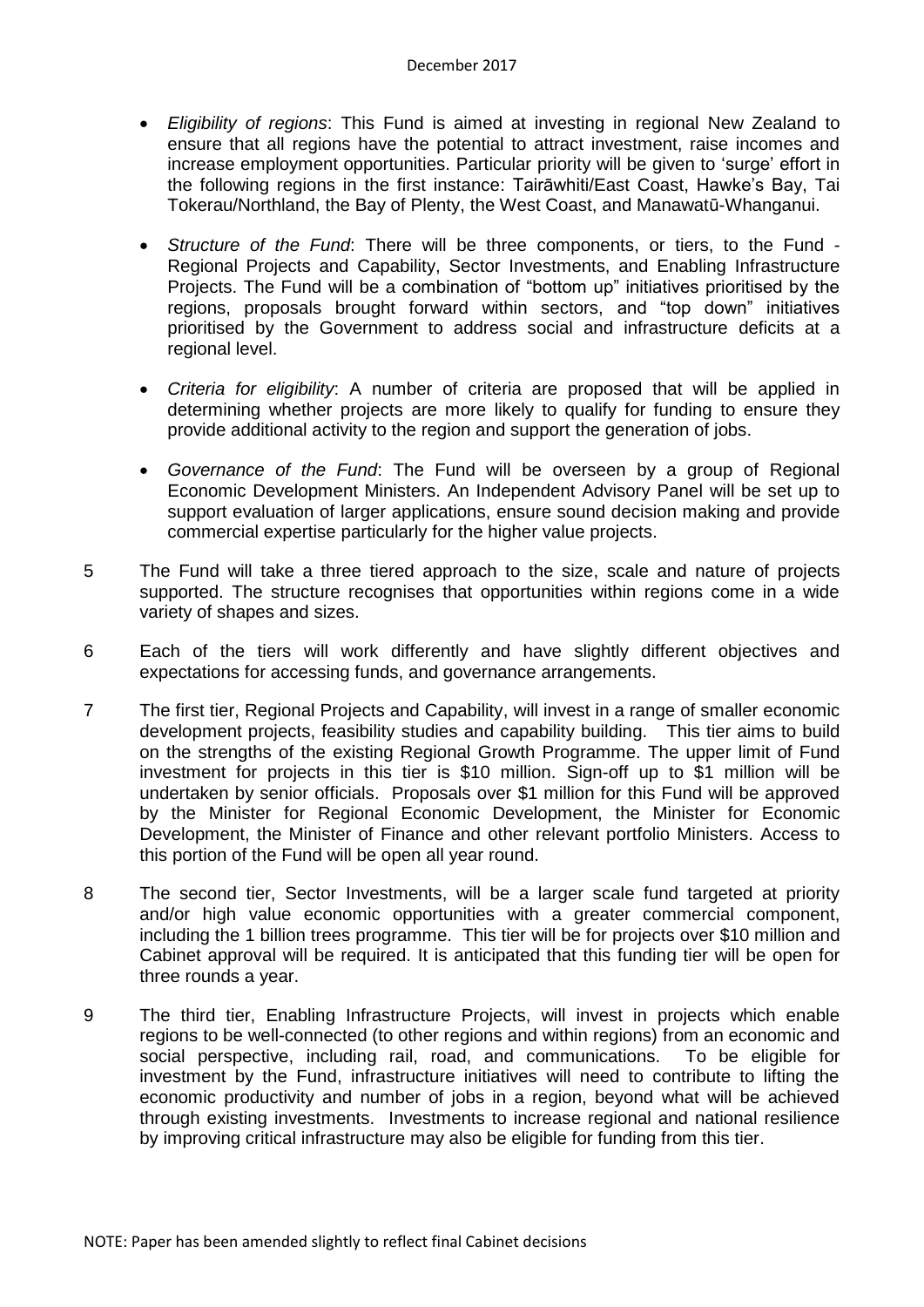- 10 Projects that are investment-ready in 2017/18 but require new funding will be subject to approval by the Minister for Regional Economic Development for projects less than \$1 million, a delegated group of Ministers for projects that are between \$1 million and \$10 million (and up to \$20 million in exceptional circumstances), and by Cabinet for projects above \$10 million. Any approved projects in 2017/18 that are investment-ready and require new funding can be funded as a pre-commitment against the Budget 2018 operating and/or capital allowances and will be counted against the Provincial Growth Fund. This will reduce the amount of funding available for other PGF initiatives in the Budget by a commensurate amount.
- 11 A further Cabinet paper will be provided in February 2018 with further detail on the Fund including:
	- detailed criteria needed for assessing and making decision under each tier of the Fund;
	- the detailed funding arrangements for the Fund; and
	- success measures for this Fund.

## **Background**

- 12 The Government's broad economic objective is to achieve higher well-being for New Zealanders through productive, sustainable and inclusive economic growth. This means moving beyond narrow economic indicators and instead puts the well-being of our people and the environment at the centre.
- 13 Regional economic development is important for productive, sustainable, and inclusive growth and national economic performance.
- 14 Our government is committed to lifting the productivity potential of the regions. We recognise the importance of regions as contributors to the New Zealand economy. A focus on the regions enables us to build on the strengths and comparative advantages of regions to lift their potential and enhance New Zealand's economic prospects overall. In many regions, infrastructure, capability and capacity has been run down in the regions, meaning their potential is not being achieved.
- 15 Equally important is the difference this will make to the prospects and living standards of New Zealanders living in the regions. Regional New Zealand has been falling behind on a number of key indicators, such as employment and household income. Often predicted community decline appears to be self-fulfilling. Those who are most skilled or mobile move away, the community's capability and capacity to self-organise and seize opportunities declines, and economic opportunities for residents, including young people, become more limited over time.
- 16 The aim of the Fund is to create a step change in the regions, so that increased economic opportunity and stronger social capability and capacity increase the community's prosperity over the long term. The Fund will invest to create new opportunities in industries that will continue to grow and make strong returns into the future. This will create opportunities for higher skilled, better paid, employment in our regions. The Fund will also make investments in the people in those communities, to ensure they can gain the skills needed for employment.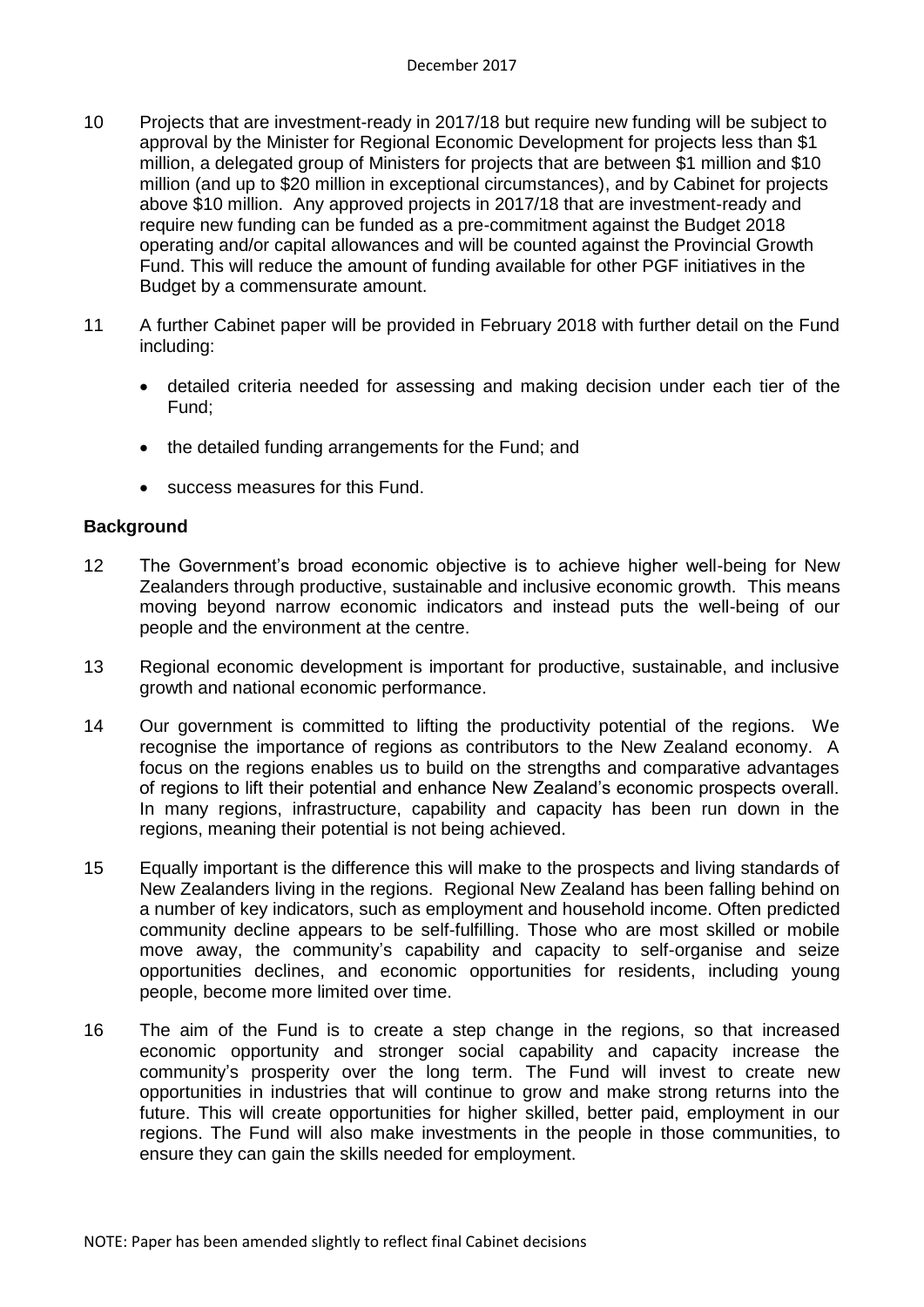- 17 By lifting our people's skills and retaining them in the regions with greater opportunities for work, we can lift the wellbeing of our most challenged regions.
- 18 Our Government has agreed to establish a \$1 billion per annum fund for three years the Provincial Growth Fund – to address the underinvestment in regions' infrastructure, capability and capacity.

## *Objectives, structure and eligibility of the Fund*

## *What are the objectives of the Fund?*

- 19 To support our overall goal of productive, sustainable and inclusive growth, and to achieve the lift in productivity potential in the regions, I propose that investments must contribute to most of the following objectives, with a particular focus on the first objective:
	- a. *Increased jobs and sustainable economic development*: investments support increased jobs (with a focus on high quality jobs) and sustainable economic development over the long term, particularly in regions and sub-regions where unemployment is high and there are significant social challenges;
	- b. *Increased social inclusion and participation*: investments support increased social inclusion through effective training, work preparation and support that enables more people to fully participate in work and society;
	- c. *Māori development*: investments enable Māori to realise their aspirations through greater participation in all aspects of the economy;
	- d. *Environmental sustainability and help in addressing climate change*: investments support opportunities to achieve New Zealand's climate change commitments and encourage more sustainable and productive use of land, water and other resources; and
	- e. *Increased resilience (infrastructure and economic)*: investments increase regional and national resilience by improving critical infrastructure and focusing on opportunities to grow and diversify our economy.
- 20 I propose to set these objectives out in a Policy Statement. This will enable us to communicate the broad direction for the Fund, enable stakeholders to begin preparatory work for bids into the Fund, and enable officials to provide final advice on the details of the Fund. A feature of this approach is that the priorities expressed within the Policy Statement can be changed to respond to changing regional priorities and economic circumstances.
- 21 I propose that the Policy Statement be initially set as "Investing in regional New Zealand to create jobs, enable long-term sustainable growth and Māori development, improve resilience, and enhance social inclusion".
- 22 An initial focus of the Fund will be on making sure the priority regions are "investment ready". This will involve investing in remedial infrastructure projects, strengthening work and employment readiness and capabilities, accelerating existing projects, and identifying a robust pipeline of projects. Following this initial focus, I anticipate the bulk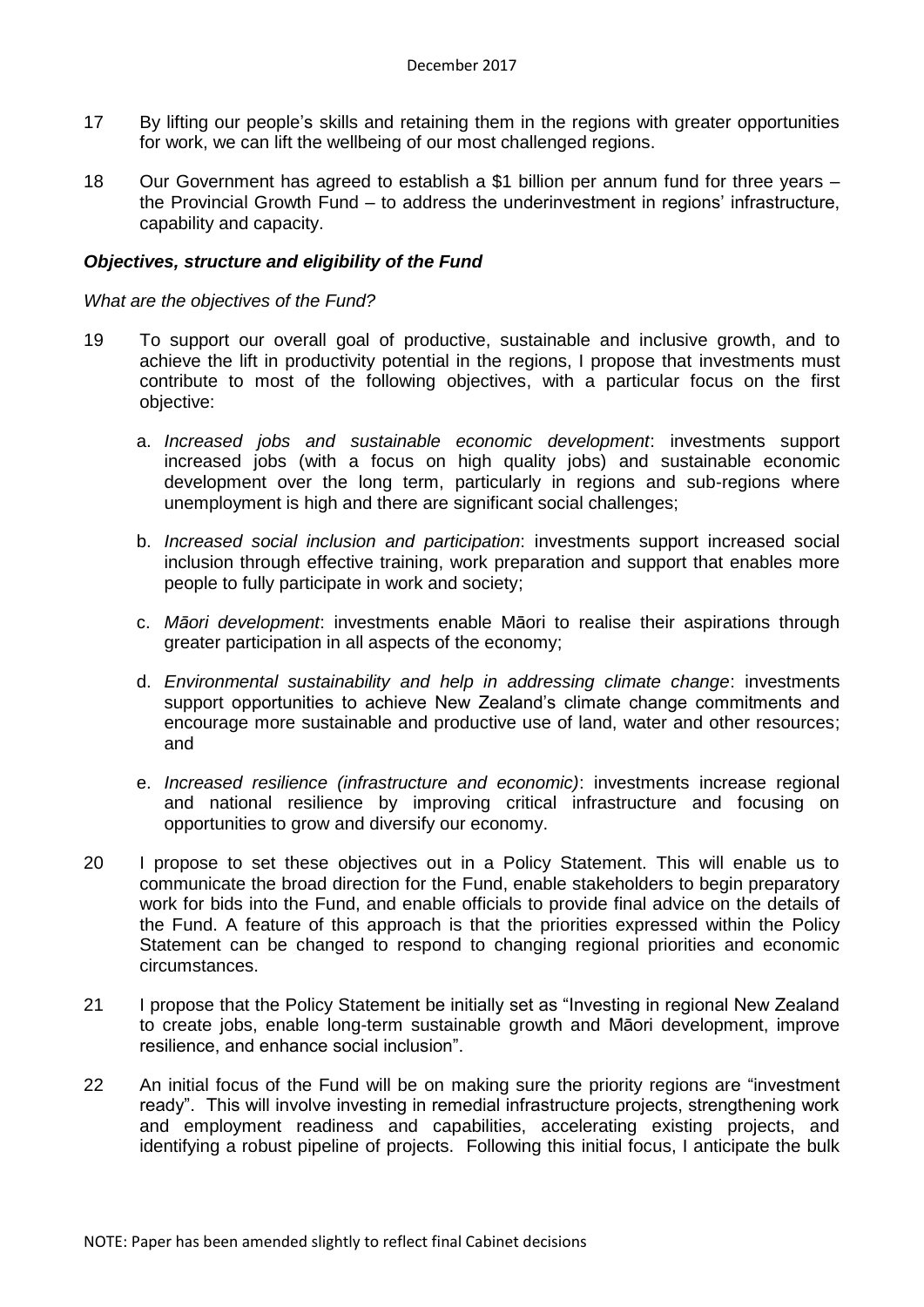of investment decisions will occur in 2018-early 2019 and the bulk of delivery will take place in late 2018-2020.

- 23 The Fund will be a combination of "bottom up" initiatives prioritised by the regions, proposals brought forward within sectors, and "top down" initiatives prioritised by the Government to address social and infrastructure deficits at a regional level. The Fund will also need to be responsive to the needs and advantages of individual regions.
- 24 It will also be important to ensure that Māori have support to ensure equitable access to the Fund.

## *Which regions will be targeted?*

- 25 This Fund is aimed at investing in regional New Zealand, to reflect the importance our Government places on the regions. All regions will be eligible to apply for funding and my expectation is that a broad cross section of regions will receive investment through the Fund.
- 26 However, I have identified key regions that need an increased investment from the Government to maximise their potential and I will concentrate 'surge' effort in these regions: Tairāwhiti/East Coast, Hawke's Bay, Tai Tokerau/Northland, the Bay of Plenty, the West Coast, and Manawatū-Whanganui. This will mean early investment is concentrated in these regions and any sector wide investments (e.g. tourism) will be initiated in these regions where that is relevant.
- 27 This Fund is designed to assist non-metropolitan areas, however I recognise that to maximise some regional investments it may be the case that some consequential investments might need to occur within metropolitan areas to support regional growth.
- 28 I propose that the Fund be open to a wide range of entities and parties including central and local government, State Owned Enterprises, Māori organisations, iwi and related authorities, and commercial enterprises.

## *How should the Fund be structured?*

- 29 I propose that there be three tiers to the Fund. These are:
	- a. Regional Projects and Capability: smaller scale initiatives aimed at smaller economic development projects, feasibility studies and capability building.
	- b. Sector Investment (including One Billion Trees Programme): larger scale initiatives targeted at priority and/or high value economic opportunities.
	- c. Enabling Infrastructure Projects: investments in regional infrastructure projects that enable regions to be well-connected from an economic and social perspective.
- 30 Note that a high-level structure of the Fund is set out in the A3 attached to this paper.
- 31 I consider this structure for the Fund will best enable us to meet our objectives by providing a range of funding mechanisms that will enable each of our objectives to be specifically or collectively targeted without creating so many mechanisms that the Fund becomes inflexible or overly bureaucratic.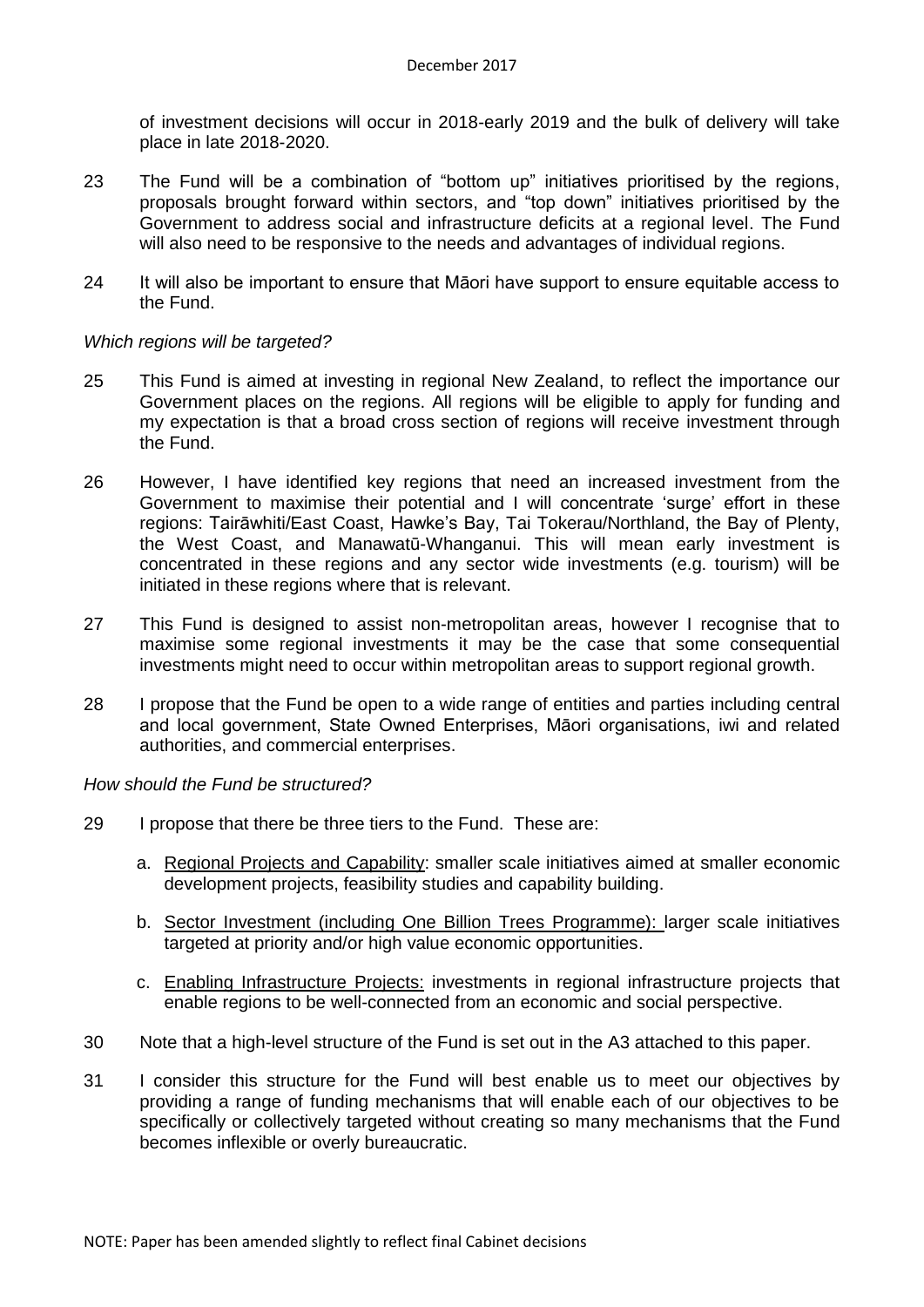## *What broad criteria should be applied in determining broad eligibility for the Fund?*

- 32 I propose the following criteria should apply to the Fund as a whole, to ensure we get the best value for money from our investments in seeking to achieve our objectives:
	- a. investment should increase the productivity potential of the region and support sustainable jobs, business and use of natural resources;
	- b. the Fund is not designed to fund activity that will take place anyway (whether within the region or in another region) but rather to stimulate new activity or bring forward activity important to the region's economic development;
	- c. investment should neither socialise losses nor privatise gains;
	- d. the Fund will build on regional strengths and prioritise investments that develop high growth activities in areas of comparative advantage;
	- e. the Fund will prioritise any sectors identified as high priority by the government for a particular region;
	- f. local support for the projects is important;
	- g. while adopting a streamlined approval process appropriate to the size of the project, the Fund will require robust business cases that show long-term development potential (measured against a consistent set of success measures), particularly for large projects;
	- h. a mix of capital and operating expenditure will be available, depending on the nature of the project, with the expectation being that the majority will be capital expenditure and operating expenditure for one-off projects. The government's involvement may involve removing regulatory blockages as well as funding initiatives.

## *How do we ensure robust governance of the Fund and its component parts?*

33 Given the significant Government investment in the Fund it is important that there is robust governance over the Fund. We need to ensure that there is the right level of due diligence over potential investments to ensure their probity and effectiveness in achieving the Government's goals. At the same time we do not want unnecessary process to get in the way of initiatives where speed of delivery is critical to achieving economic development objectives. Governance and monitoring of achievement of the objectives of the overall Fund will also be important.

## *Regional Economic Development Ministers Group*

34 To ensure a coherent programme of investments is delivered to Cabinet, I propose that the overall performance and operation of the Fund is overseen by a core group of relevant Regional Economic Development Ministers comprising the following portfolios: Regional Economic Development, Economic Development, Agriculture, Tourism, Māori Development, Transport, Environment and Local Government portfolios. A key part of the mandate of this group will be to monitor overall performance of the Fund to ensure overall objectives are being met and for Ministers to discuss opportunities in the regions and investors.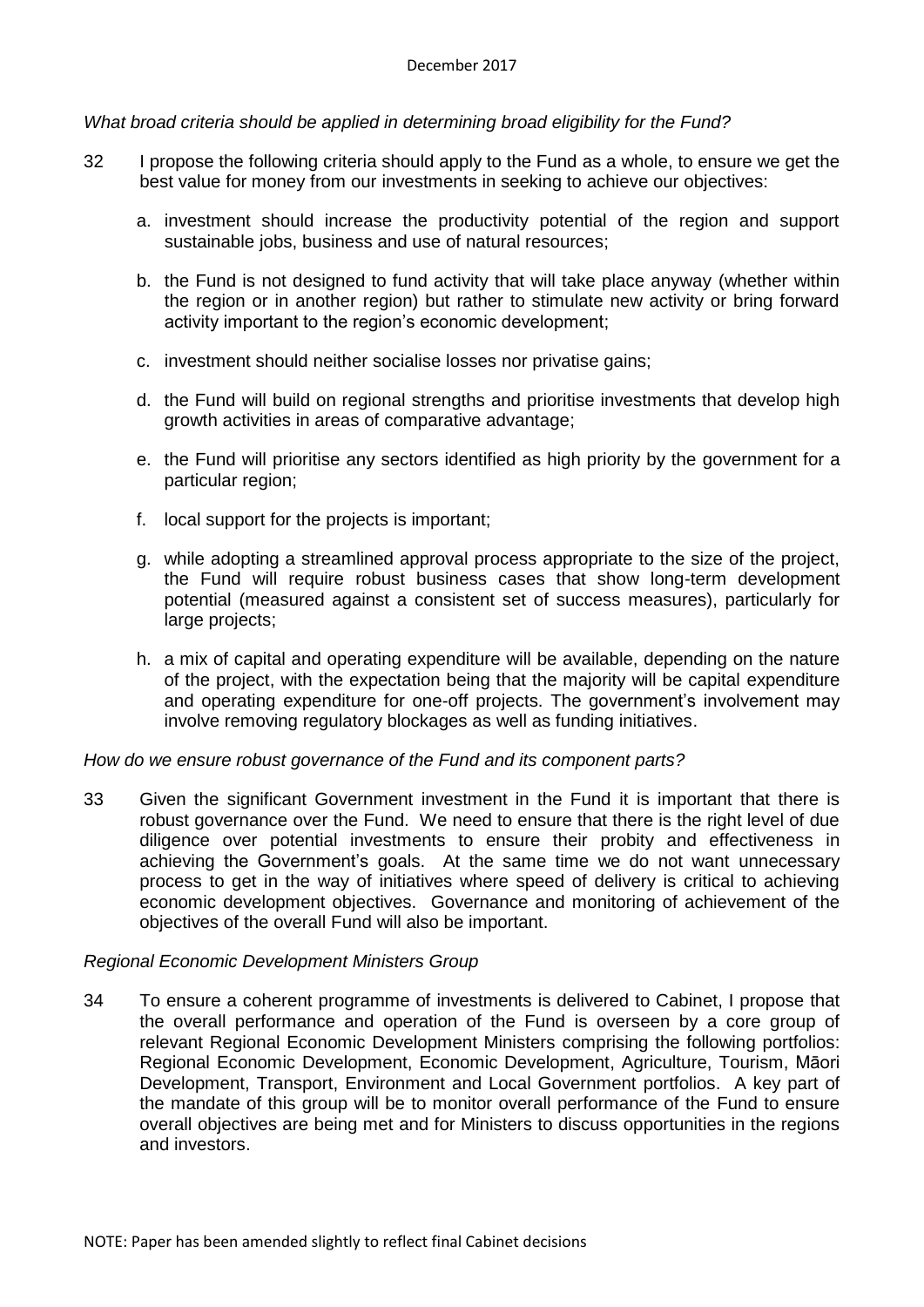## *Fund tier: Regional Projects and Capability*

#### *What will this tier support?*

- 35 This part of the Fund will support regional development through investment in a range of smaller economic development projects and feasibility studies for potential projects, and initiatives to build skills, capability and capacity in regions. The Cabinet paper "Funding to implement He Poutama Rangatahi/Youth Employment Pathways" sets out an early investment for this part of the Fund, to lift work readiness in some of the priority regions.
- 36 There is already a range of smaller scale projects that will make a positive economic impact and that a Regional Projects and Capability tier could be used to support. The existing Regional Growth Programme supports the development of regionally-led Regional Economic Action Plans aimed realising each participating region's best economic development opportunities. Many of the likely initiatives in the early stages of the Fund will come from these plans.

#### *How will this tier be governed and accessed?*

- 37 We need to ensure that Fund investments are provided at a quicker pace than previous programmes have achieved and that the process is not dictated or slowed by bureaucracy.
- 38 This tier will invest in a range of smaller economic development projects, feasibility studies and capability building. The upper limit for Fund investment in projects in this tier is \$10 million.
- 39 Support from this tier will be available 'on demand' rather than through more structured funding 'rounds'. This will ensure support can be provided quickly to respond to emerging regional opportunities. Proposals submitted will be considered monthly by officials, providing a regular opportunity for projects to be reviewed and approved.
- 40 A key aspect of the current regional development model is the Senior Regional Official, who is a single representative for government at the regional governance level. The Senior Regional Official is a Deputy Chief Executive from a government agency who advocates for the region and coordinates government support. I propose that the group of Senior Regional Officials oversee the investment of the Regional Projects and Capability tier.
- 41 The regions value the Senior Regional Official model and believe it has streamlined their communication channels with government. I propose that sign-off of funding of up to \$1 million will be at Senior Regional Official level. Proposals over \$1 million will be approved by the Minister for Regional Economic Development, the Minister for Economic Development, the Minister of Finance and other relevant portfolio Ministers.
- 42 Ministers will have the ability to call on the Independent Advisory Panel that we are setting up to provide specific advice on particular projects.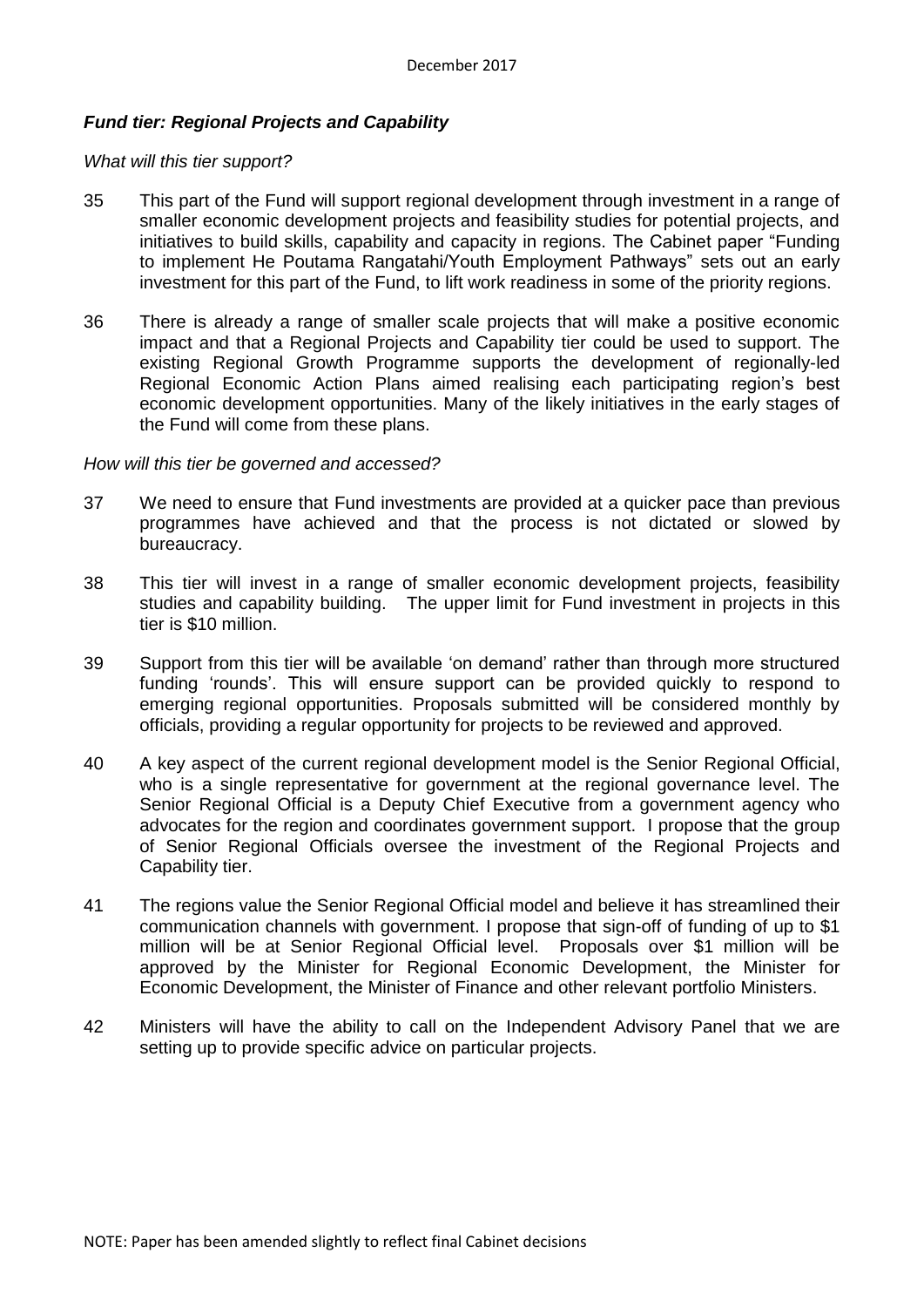## *Fund tier: Sector Investment*

### *What will this tier support?*

43 It will drive regional development through investment in priority and/or high value sectors such as tourism, horticulture, technology, niche manufacturing, and aquaculture. The focus will be to increase jobs and private investment. It will include more commercially focussed projects and will involve partnership with private sector investors where possible.

### *How will this tier be governed and accessed?*

44 This part of the Fund will help the Government deliver a step-change by providing a greater scale of support than generally has been given in the recent past. The size and nature of the proposals means they will require rigorous analysis from officials and Ministers. The size of funding in this tier will be for investments over \$10 million. Due to the size of these proposals, they will go to Cabinet for final review and sign off.

#### *Independent Advisory Panel*

- 45 An Independent Advisory Panel will be set-up to support robust decision making for Sector Investment projects. Independent advisory panels play an important role in a number of other large government investment and capital funds such as the Housing Infrastructure Fund, Primary Growth Partnership and the Tourism Infrastructure Fund.
- 46 Panel members will need skills in commercial, industry, public policy and sector specific knowledge where relevant. Panel members that have particular knowledge of Māori economic development opportunities.
- 47 The key functions of this Panel will be to provide:
	- Feedback on applications for large sector projects:
	- Commercial expertise to assist with assessment of business cases; and
	- Advice on the overall investment portfolio and risks.
- 48 Following feedback and advice from the Panel, proposals will be submitted to key Ministers, including the Minister for Regional Economic Development, the Minister for Economic Development, the Minister of Finance and other relevant portfolio Ministers for assessment and presentation to Cabinet for approval.

# *Initial Sector Investments tier opportunities: The One Billion Trees Programme and [ ]*

49 The first opportunity for funding from the Sector Investments tier of the Fund will be used to deliver on the Government's commitment to work with key forestry stakeholders to plant one billion trees over the next 10 years (i.e. the One Billion Trees Programme). [See the Cabinet paper [One Billion Trees: Enabling Crown Forestry to Plant Trees](https://cabnet.dpmc.govt.nz/share/page/document-details?nodeRef=workspace://SpacesStore/8f4e9256-a54e-4ecd-9fe9-23ebe09877e1) for more information on this initiative.]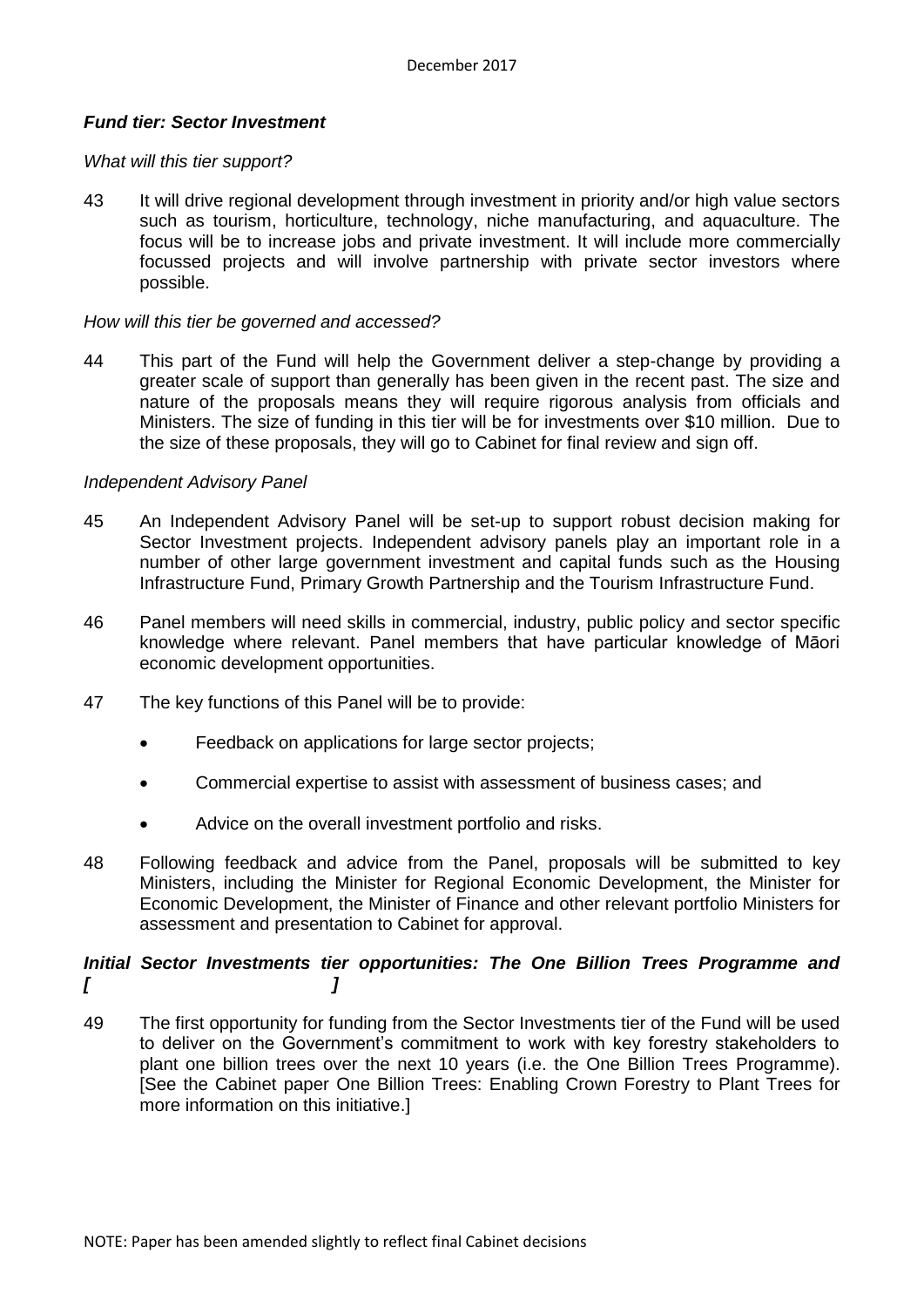50 [

 $\mathbb{R}^n$  , the contract of the contract of the contract  $\mathbb{R}^n$ 

# *Fund tier: Enabling Infrastructure Projects*

## *What will this tier support?*

- 51 The Enabling Infrastructure Projects tier will invest in regional projects which support regions to be well connected (to other regions and within regions) from an economic and social perspective, including through rail, road, and communications. Like the Sector Investment tier, this provides an additional tool for the government to provide direct investment into regions and to be responsive to regional needs.
- 52 This tier can complement existing government funds, including in particular the National Land Transport Fund which is administered by the New Zealand Transport Agency. A key role that this tier can play is in funding projects that wouldn't otherwise meet nationally oriented criteria, but are valuable from a regional and community perspective.
- 53 Centrally-driven projects that meet the criteria will also able to be funded from this tier. This is important, as it provides an ability for the government to seek funding for key regional projects that it has initiated. One example may be any required government investment that arises from the findings of the Upper North Island Freight Study. [See the Cabinet paper Upper North Island Supply Chain Strategy for more information on this initiative.]
- 54 To be eligible for this tier, infrastructure initiatives will need to contribute to lifting the economic productivity and number of jobs in a region, beyond what will be achieved through existing investments. Investments to increase regional and national resilience by improving critical infrastructure will be eligible for funding in this tier.
- 55 Feasibility studies and specialised investigations which are focussed on infrastructure investments will be able to access this tier of the Fund. This is important, as transport projects often required detailed assessment before they are ready for investment, and some regions may experience difficulty in funding these investigations themselves.
- 56 Large scale sector investments will often require complementary investments in infrastructure. Accordingly, the design of the Fund will ensure that any of these complex investments are considered as a package.

## *How will the Enabling Infrastructure Projects tier be governed and accessed?*

57 Investments made under this tier will largely be government capital expenditure, where there are already existing complementary funds and decision making mechanisms and agencies (such as the National Infrastructure Advisory Board, New Zealand Transport Agency, and Crown Infrastructure Partners). In addition, there are also key planning and investment prioritisation tools – such as the Government Policy Statement on Land Transport and the Thirty Year Infrastructure Plan. For investments over \$10 million that fall outside existing processes, officials will provide advice to the Minister for Regional Economic Development, Minister of Transport, Minister for Economic Development and the Minister of Finance for assessment and presentation to Cabinet for approval.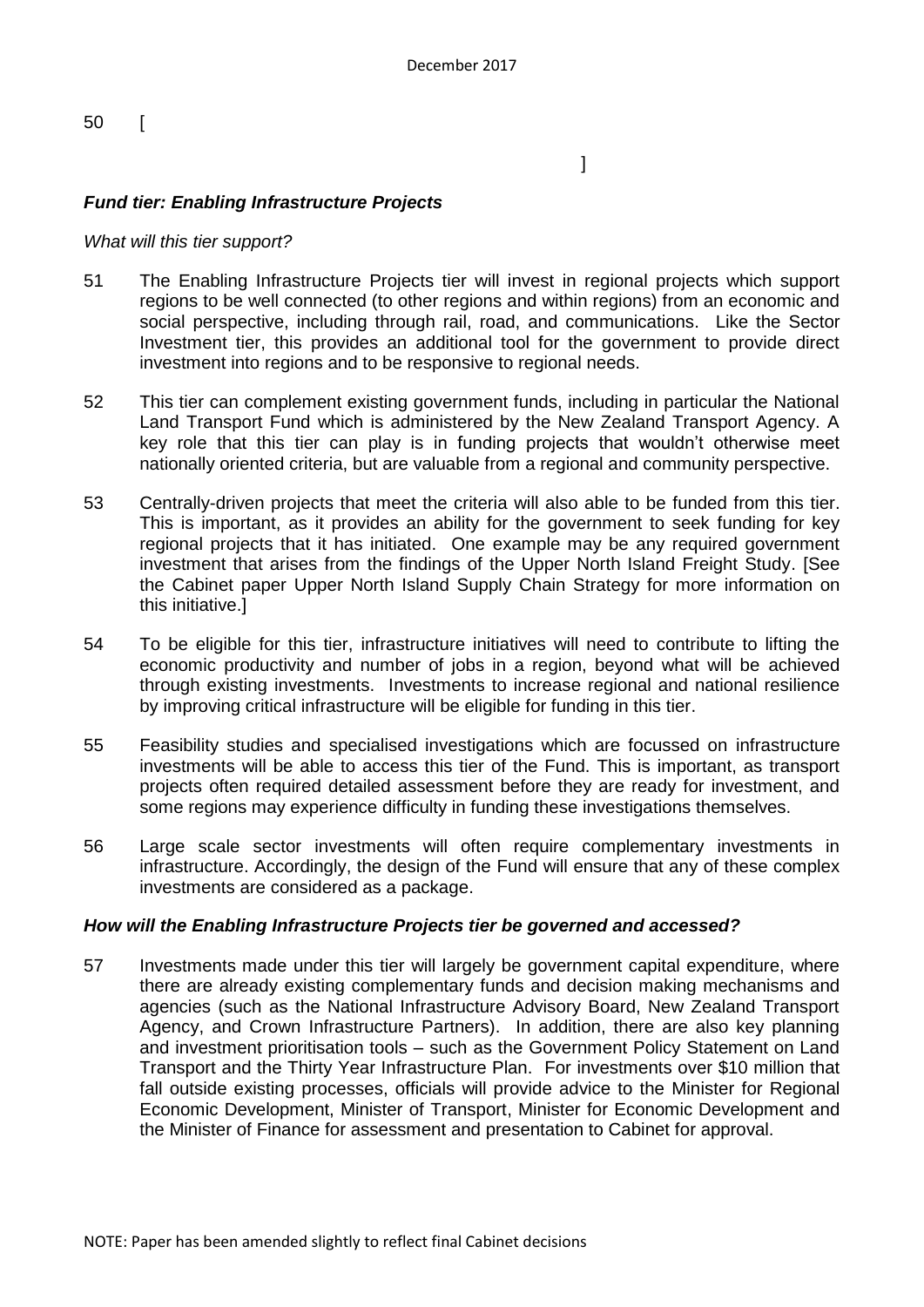58 It will be important that there is clarity for regional stakeholders on how these different funds and funding tiers work, and that they are clear on the complementary roles of these funds. Officials will provide further advice, as part of the February 2018 report back to Cabinet, on options for assessing and making decisions on infrastructure investments.

#### **February 2018 report back to Cabinet**

- 59 Implementing the Fund will involve further work on the criteria for approval, funding arrangements for the Fund and how success will be measured. Officials will provide further advice on detailed criteria needed for different elements of the Fund in a report back to Cabinet in February 2018.
- 60 To make sure the Fund delivers its maximum impact I expect that this Fund will work across Government initiatives (such as the Employment Strategy being developed by the Minister of Employment) to help ensure local communities benefit from the job opportunities that the Fund will create. The February report back will also discuss further how the Fund relates to this and other Government initiatives (such as the Rural Broadband Initiative).
- 61 The Ministry of Business, Innovation and Employment will work with the Ministry of Foreign Affairs and Trade to ensure that the details of the Fund comply with New Zealand's international obligations in the World Trade Organisation and relevant trade agreements.

#### **Financial Implications**

- 62 The Fund will be funded through a mix of existing funding (such as the \$44 million Regional Growth Initiatives Appropriation) and the Budget operating and capital allowances. In the interim, early projects that are investment-ready will be funded via existing funds where possible (i.e. the Regional Growth Initiatives Fund).
- 63 Agreement on how the costs of the Provincial Growth Fund will be funded in 2018/19 and outyears will be decided as part of February 2018 report back to Cabinet.
- 64 Projects that are investment-ready in 2017/18 but require new funding will be subject to approval by the Minister for Regional Economic Development for projects less than \$1 million, a delegated group of Ministers for projects that are between \$1 million and \$10 million (and up to \$20 million in exceptional circumstances), and by Cabinet for projects above \$10 million. Any approved projects in 2017/18 that are investment-ready and require new funding can be funded as a pre-commitment against the Budget 2018 operating and/or capital allowances and will be counted against the Provincial Growth Fund. This will reduce the amount of funding available for other PGF initiatives in the Budget by a commensurate amount.

## **Consultation**

65 This paper has been consulted with the Ministry for Primary Industries, Ministry of Business, Innovation and Employment, Ministry of Transport, the Treasury, and [Te Puni](http://www.tpk.govt.nz/en/mo-te-puni-kokiri/who-we-are/our-people/executive-team)  [Kōkiri,](http://www.tpk.govt.nz/en/mo-te-puni-kokiri/who-we-are/our-people/executive-team) and the Department of Conservation. The Department of Prime Minister and Cabinet has been informed.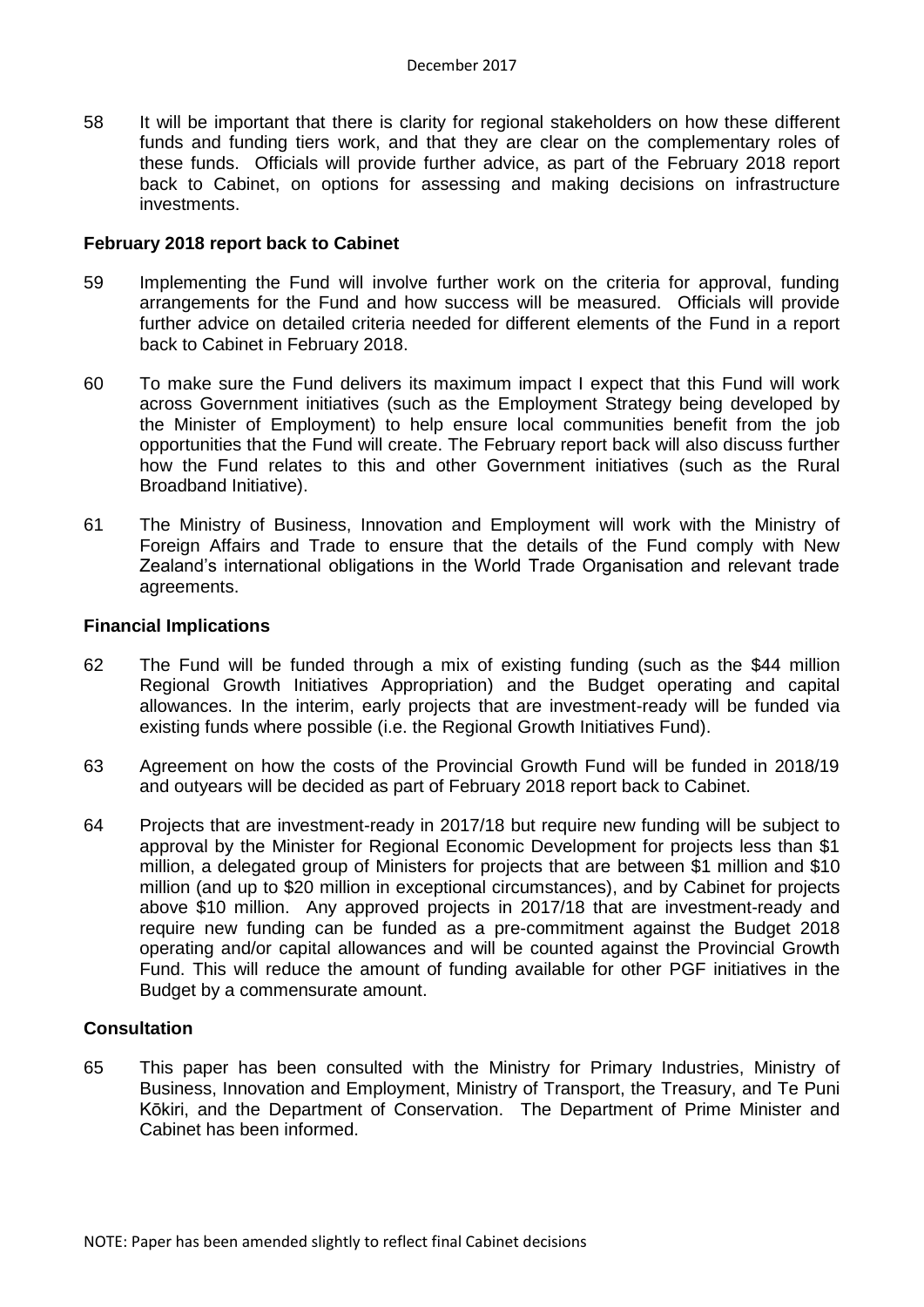## **Human Rights**

66 There are no human rights implications to this paper

## **Legislative Implications**

67 There are no legislative implications to this paper

## **Regulatory Impact Analysis**

68 A Regulatory Impact Analysis (RIA) is not required.

## **Gender Implications**

69 There are no specific gender implications to this paper. An increased focus on regional economic development should result in greater economic opportunities for women in the regions.

## **Treaty of Waitangi Implications**

70 I expect a number of projects that will be supported by the Fund will directly impact on Māori and I expect that any Treaty implications will be dealt with on a case by case basis. An increased focus on regional economic development should result in greater economic opportunities for Māori in the regions. The Independent Advisory Panel that will be established to support the Fund will have members who understand the context of Māori/iwi.

## **Disability Perspective**

71 There are no specific disability implications to this paper. An increased focus on regional economic development should result in greater economic opportunities for disabled persons in the regions.

## **Publicity**

72 I propose to make a public announcement about the decisions contained in this paper in the near future. I propose to release the Cabinet paper and associated minute at the same time.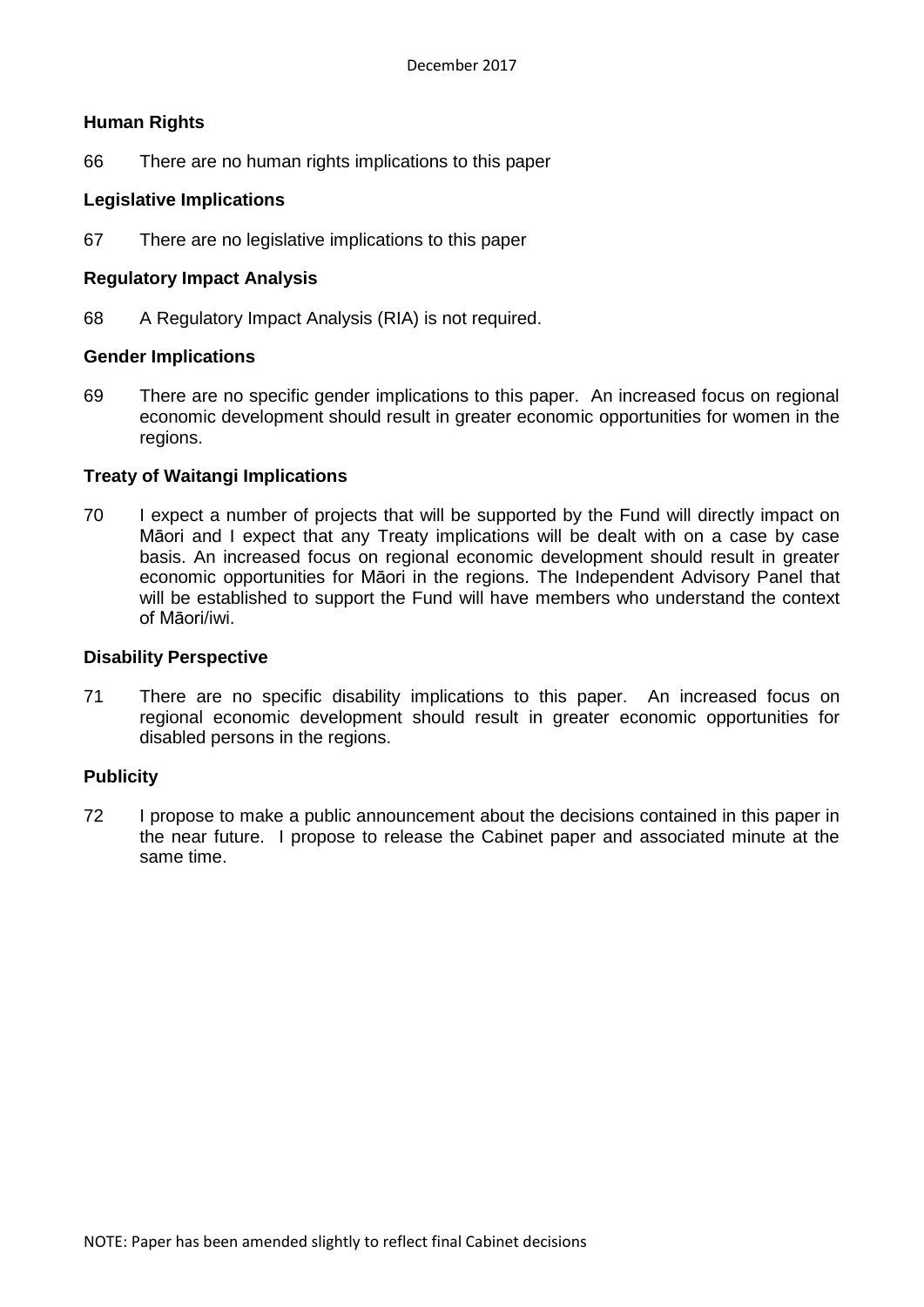# **Recommendations**

The Minister for Regional Economic Development recommends that the Committee:

1 **Agree** to establish the Provincial Growth Fund (the Fund), a \$1 billion per annum fund investment for three years;

## The Fund

- 2 **Agree** that the overall objective of the Fund is to lift productivity potential in the regions;
- 3 **Agree** that the specific objectives of the Fund are to support:
	- 3.1 increased jobs and sustainable economic development;
	- 3.2 increased social inclusion and participation;
	- 3.3 Māori development;
	- 3.4 environmental sustainability and help in addressing climate change;
	- 3.5 increased resilience (infrastructure and economic);
- 4 **Note** that all regions in New Zealand are eligible to apply to the Fund;
- 5 **Agree** that particular priority be given to 'surge' effort in the following regions in the first instance:
	- 5.1 Tairāwhiti/East Coast;
	- 5.2 Hawke's Bay;
	- 5.3 Tai Tokerau/Northland;
	- 5.4 Bay of Plenty;
	- 5.5 West Coast;
	- 5.6 Manawatū-Whanganui;
- 6 **Agree** that the Fund be open to a wide range of entities, including central and local government, State Owned Enterprises, Māori organisations, iwi and related authorities, and commercial enterprises;
- 7 **Agree** that the Fund have three tiers:
	- 7.1 Regional Projects and Capability;
	- 7.2 Sector Investments (includes the One Billion Trees Programme, referred to in CBC-17-MIN-0061);
	- 7.3 Enabling Infrastructure Projects;
- 8 **Agree** that the key criteria to apply in determining eligibility for the Fund be that: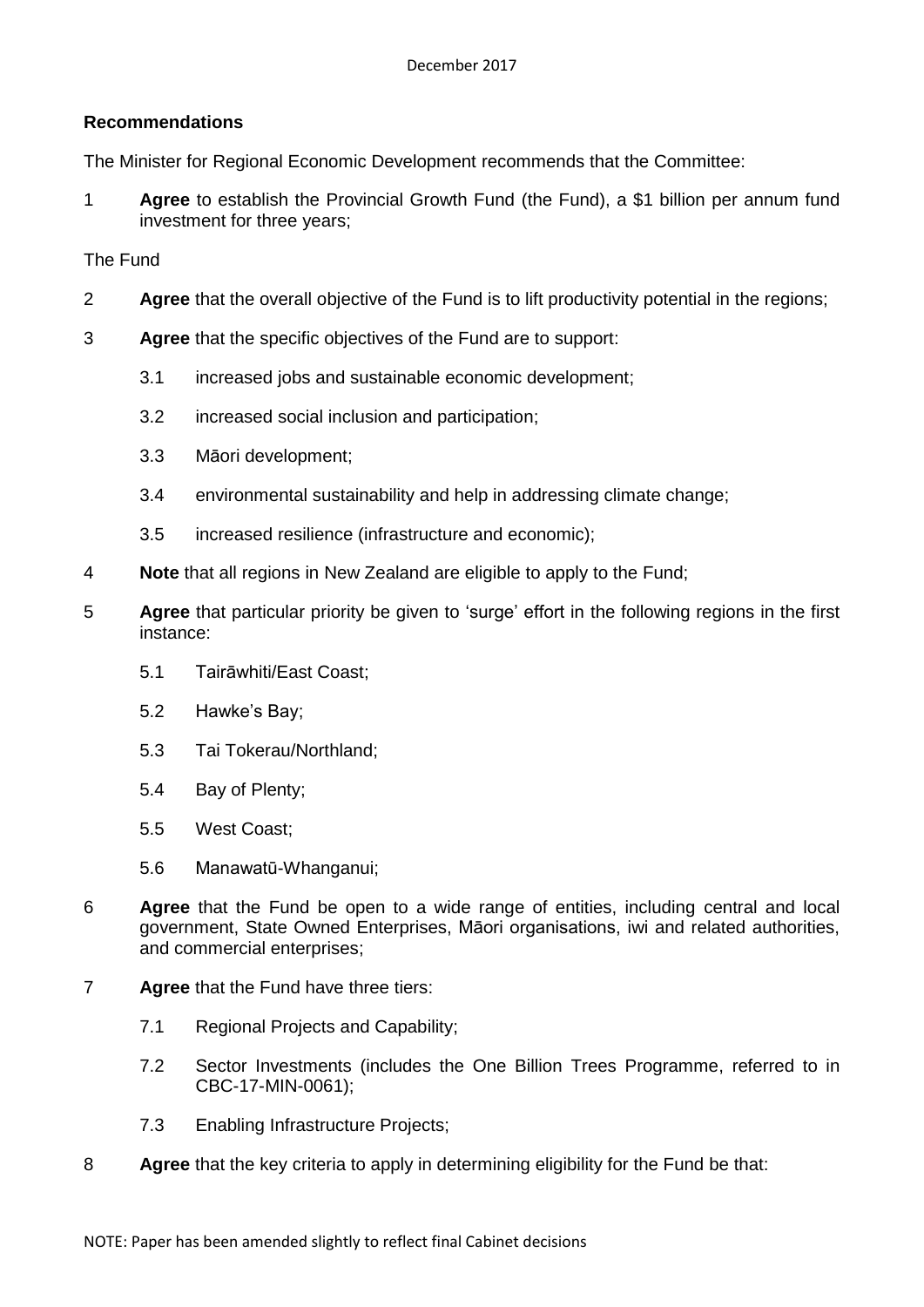- 8.1 investment should increase the productivity potential of the region and support sustainable jobs, business and use of natural resources;
- 8.2 the Fund is not designed to fund activity that will take place anyway (whether within the region or in another region), but rather to stimulate new activity or bring forward activity important to the region's economic development;
- 8.3 investment should neither socialise losses nor privatise gains;
- 8.4 the Fund will build on regional strengths and prioritise investments that develop high growth activities in areas of comparative advantage:
- 8.5 the Fund will prioritise any sectors identified as high priority by the government for a particular region;
- 8.6 local support for the projects is important;
- 8.7 while adopting a streamlined approval process appropriate to the size of the project, the Fund will require robust business cases that show long-term development potential (measured against a consistent set of success measures), particularly for large projects;
- 8.8 a mix of capital and operating expenditure will be available, depending on the nature of the project, with the expectation that the majority will be capital expenditure and operating expenditure for one-off projects. The government's involvement may involve removing regulatory blockages as well as funding initiatives;

*Funding of projects in 2017/18 through the existing Regional Growth Initiatives appropriation*

- 9 **Note** that the existing Regional Growth Initiatives appropriation was established in Budget 2016, with \$44 million over five years;
- 10 **Authorise** the Minister for Regional Economic Development and to approve any projects that are:
	- 10.1 investment-ready;
	- 10.2 less than \$1 million in total; and
	- 10.3 fit the scope of the Regional Growth Initiatives appropriation;
- 11 **Note** that Senior Regional Officials will continue to have delegated authority to approve projects up to \$100,000 through the Regional Growth Initiatives appropriation;

# *Funding projects before February 2018 that require new funding*

12 **Agree** that projects agreed in 2017/18 that require new funding be subject to the Provincial Growth Fund's processes, including objectives, criteria and any detailed criteria and success measures agreed to in the February report back (referred to in paragraph 33 below), with existing criteria for the Regional Growth Initiatives appropriation used in the interim;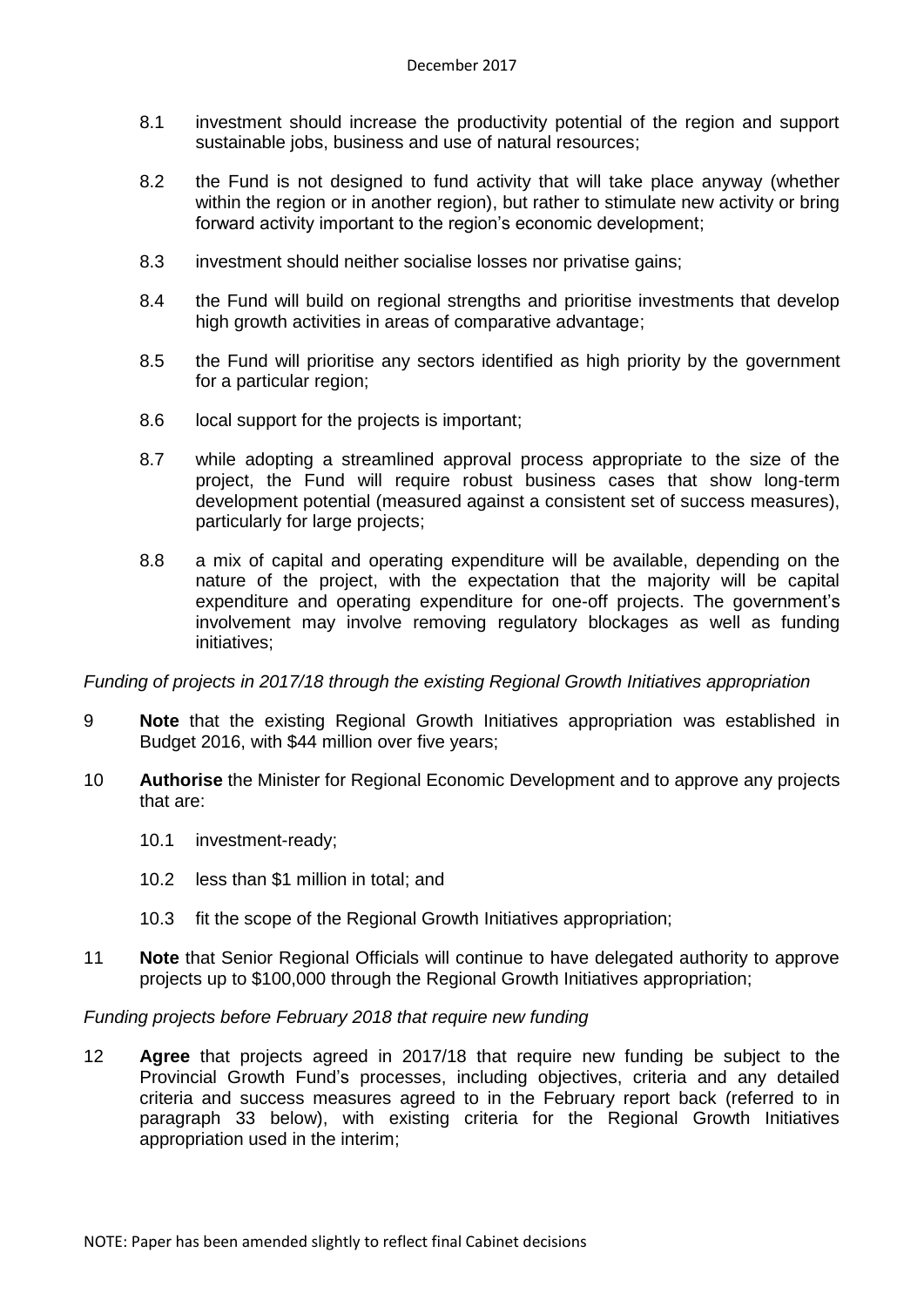- 13 **Agree** to the following delegations, before the February 2018 report is considered by Cabinet, for early projects that are investment-ready but require new funding:
	- 13.1 **Authorise** the Minister for Regional Economic Development to approve projects less than \$1 million;
	- 13.2 **Authorise** the Minister of Finance, Minister for Regional Economic Development, Minister for Economic Development, and Minister of Transport, together with any other relevant portfolio Ministers (joint Ministers), to approve projects between \$1 million and \$10 million, and in exceptional circumstances up to \$20 million;
	- 13.3 **Agree** that projects greater than \$10 million require Cabinet approval (other than those approved by joint Ministers in exceptional circumstances up to \$20 million as provided for under paragraph 13.2);
- 14 **Agree** that, before the February 2018 report is considered by Cabinet, early projects be funded as a pre-commitment against the Budget 2018 operating and/or capital allowances and be counted against the Provincial Growth Fund;
- 15 **Note** that any expenditure outside of existing appropriations will require a suitable appropriation to be established, which will require the approval of the Minister of Finance;

## *Governance*

- 16 **Note** that the overall Provincial Growth Fund will be overseen by Regional Economic Development Ministers (covering the Regional Economic Development, Economic Development, Agriculture, Tourism, Māori Development, Transport, Environment and Local Government portfolios);
- 17 **Agree** that an Independent Advisory Panel be set-up to help support the evaluation of the regionally driven applications;

## *Regional Projects and Capability tier*

- 18 **Note** that the intention of the Regional Projects and Capability tier is to support regional development through investment in a range of smaller economic development projects and feasibility studies for potential projects, and initiatives to build skills, capability and capacity in regions;
- 19 **Agree** that the upper limit for projects in the Regional Projects and Capability tier be \$10 million per project;
- 20 **Agree** that Senior Regional Officials will be able to sign off projects up to \$1 million per project, and that applications will be considered monthly by the group of Senior Regional Officials;
- 21 **Agree** that any projects over \$1 million will require the approval of the Minister for Regional Economic Development, the Minister for Economic Development, the Minister of Finance, and any other relevant portfolio Ministers;
- 22 **Agree** that applications for the Regional Projects and Capability tier be open all year round;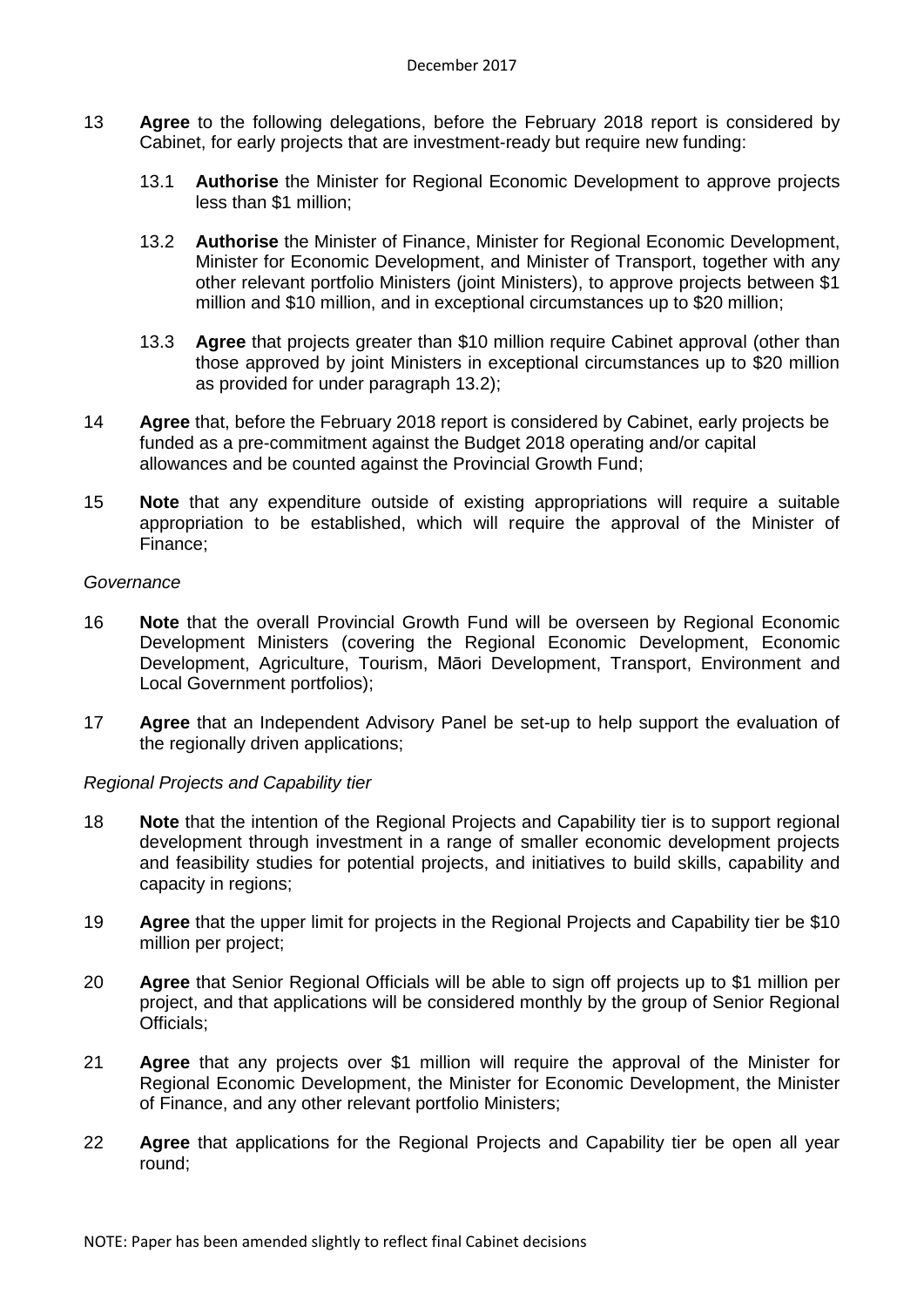23 **Note** that Ministers will have the ability to call on the Independent Advisory Panel to provide specific advice on particular projects;

## *Sector Investments tier*

- 24 **Note** that the intention of the Sector Investments tier is to drive regional development through investment in priority and/or high value sectors that will make a significant contribution to a region's future growth potential in areas of comparative, or potential comparative, advantage;
- 25 **Agree** that the amount of funding available for the Sector Investments tier be over \$10 million per project;
- 26 **Agree** that proposals for the Sector Investments tier be submitted to Cabinet for final review and sign off;
- 27 **Agree** that the regionally driven projects in the Sector Investments tier will have three rounds of applications a year;
- 28 **Agree** that sign-off for these regionally driven projects will sit with Cabinet with advice from an Independent Advisory Panel, while centrally-driven projects will be subject to existing processes;

## *Enabling Infrastructure Projects tier*

- 29 **Note** that the Enabling Infrastructure Projects tier will invest in regional projects identified both centrally and regionally that enable regions to be well connected from an economic and social perspective, including rail, road, and communications;
- 30 **Note** that the Enabling Infrastructure Projects tier will also have the ability to invest in business cases and feasibility studies;
- 31 **Note** that to be eligible for investment by the Provincial Growth Fund, infrastructure initiatives will need to contribute to lifting the economic productivity and the number of jobs in a region, beyond what will be achieved through existing investments;
- 32 **Agree** that for investments over \$10 million that fall outside existing processes, the Minister for Regional Economic Development, Minister of Transport, Minister for Economic Development and the Minister of Finance will seek Cabinet approval;

## *Next steps*

- 33 **Invite** the Minister for Regional Economic Development to report back to Cabinet by February 2018 on:
	- 33.1 the detailed criteria needed for assessing and making decisions under each tier of the Provincial Growth Fund;
	- 33.2 the mechanism to ensure that there is a coordinated and consistent approach across the regions;
	- 33.3 the success measures for the Fund;